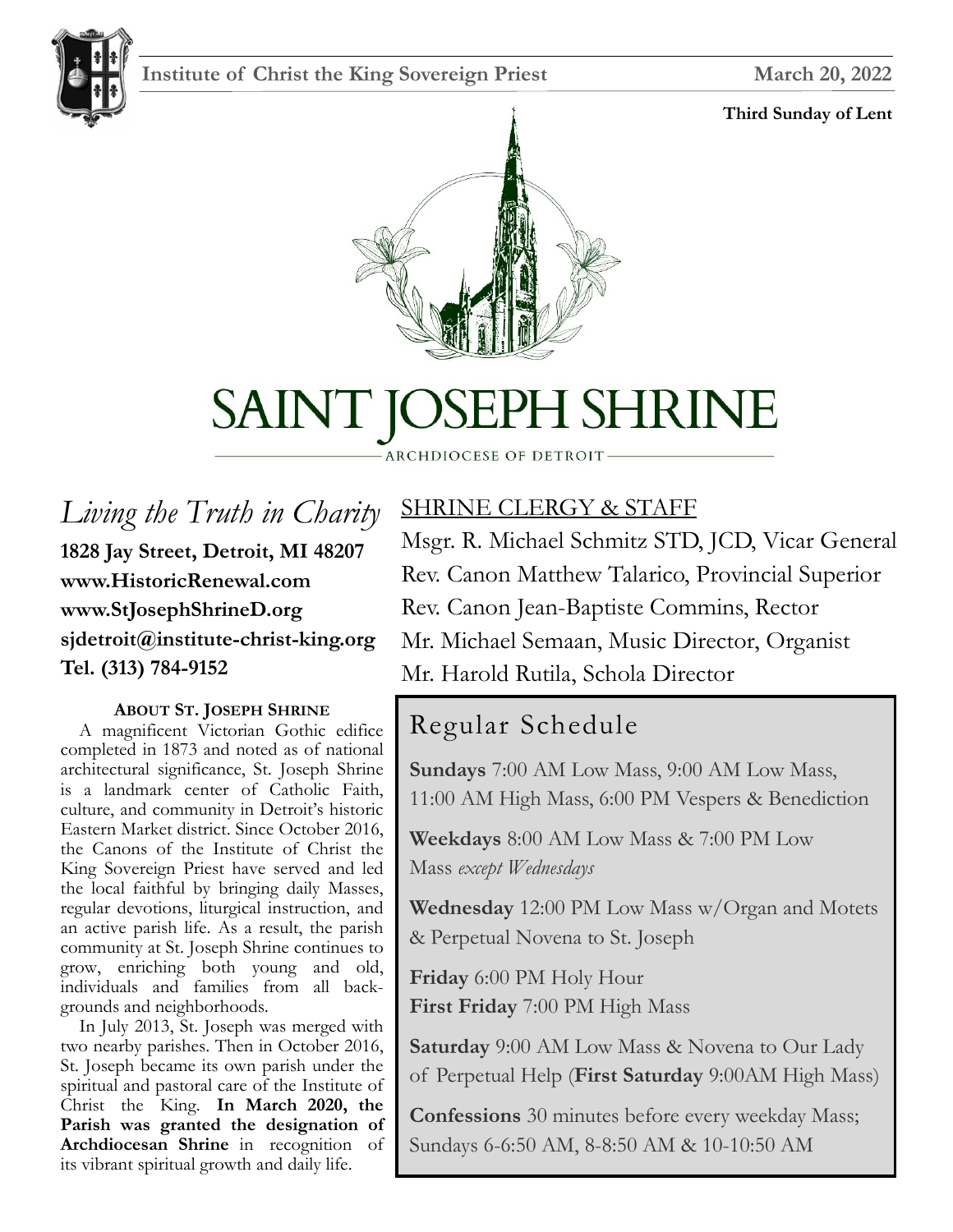# *Liturgical Calendar*

**Sunday, March 20, Third Sunday of Lent** 7AM Low Mass **† Balsem Aziz,** *requested by Jesús Ridley* 9AM Low Mass **Canon Jean-Baptiste Commins,** *requested by Anna Popovic* 11AM High Mass **Pro Populo** 6PM Solemn Vespers & Benediction

**Monday, March 21, Saint Benedict,** *Abbot* 8AM Low Mass **Oblates of ICRSS** 7PM High Mass **Pro Populo**

**Tuesday, March 22, Feria of Lent,** *Votive Mass of the Coronation of a Pope* 8AM Low Mass **Joy Barthlow,** *requested by Vandenheede family* 7PM Low Mass **Jack Shanle,** *requested by Marion Shanle*

**Wednesday, March 23, Feria, Wednesday in the Third Week of Lent** 12PM Low Mass & Novena Devotions **St. Joseph Confraternity**

**Thursday, March 24, Feria, Thursday in the Third Week of Lent** 8AM Low Mass **Hadrian Matti,** *requested by Erika Dzwonkowski* **6PM Holy Hour**, 7PM Low Mass **Robert Truchan,** *requested by Truchan family*

**Friday, March 25, Annunciation of the Most Holy Virgin** 8AM Low Mass **Alyse Ryan Mark,** *requested by Beth Ledford* **6PM Stations of the Cross**, 7PM High Mass **Pro Populo**

**Saturday, March 26, Feria, Saturday in the Third Week of Lent** 9AM Low Mass w/ organ followed by Perpetual Help Devotions **† Rosemary Barr,** *requested by John Benefiel*

#### **Sunday, March 27, Fourth Sunday of Lent (Laetare)**

7AM Low Mass **Ledford family,** *requested by Vera Lucaj* 9AM Low Mass **Dr. & Mrs. Edward Peters,** *requested by Sonia Lopez* 11AM High Mass **Pro Populo** 6PM Solemn Vespers & Benediction

#### FROM OUR PASTOR, REV. CANON COMMINS

#### *My dear flock,*

Thank you to all those who kindly and generously volunteered to make this 2022 St Joseph Day of Prayer a beautiful and prayerful event despite a grey and rainy day!

Our next important upcoming event will be our Legacy Gala, on April 27, please, if you wish to advertise your business in our Gala Booklet, send us your ad as soon as possible (deadline, April 1): **sjs.gala@icksp.org**

**Reserve your table or tickets now! gala.StJosephShrineD.org**

#### **<sup>S</sup> <sup>e</sup> rv er <sup>S</sup> <sup>c</sup> he du le**

**Monday, March 21, St. Benedict 8AM Low Mass -** *candidates* **7PM High Mass** MC: Oliver Smith Thur: Andrew Ohotnicky AC1: James Chisholm AC2: Sebastian Smith Crucifer: Paul Bacon

**Friday, March 25, Annunciation 8AM Low Mass -** *candidates* **7PM High Mass** MC: Gabriel Ang Thur: Micah Bacon AC1: Isaac Smith AC2: Juan Pablo Delgado Crucifer: Thomas Ohotnicky

#### **Usher Schedule**

**Monday, March 21, St. Benedict 8AM Low Mass –** *as available* **7PM High Mass** - Ismael Lebron - Paul Ferrini - Don Sadowski - John Howting - David Oroshi **Friday, March 25, Annunciation 8AM Low Mass –** *as available* **7PM High Mass** - Matthew Langenderfer - Paul Ferrini - Don Sadowski - Ehab Yasi - David Oroshi

**Save the date: Wednesday, April 27 Sixth Annual Living Legacy Gala Buy your tickets now!**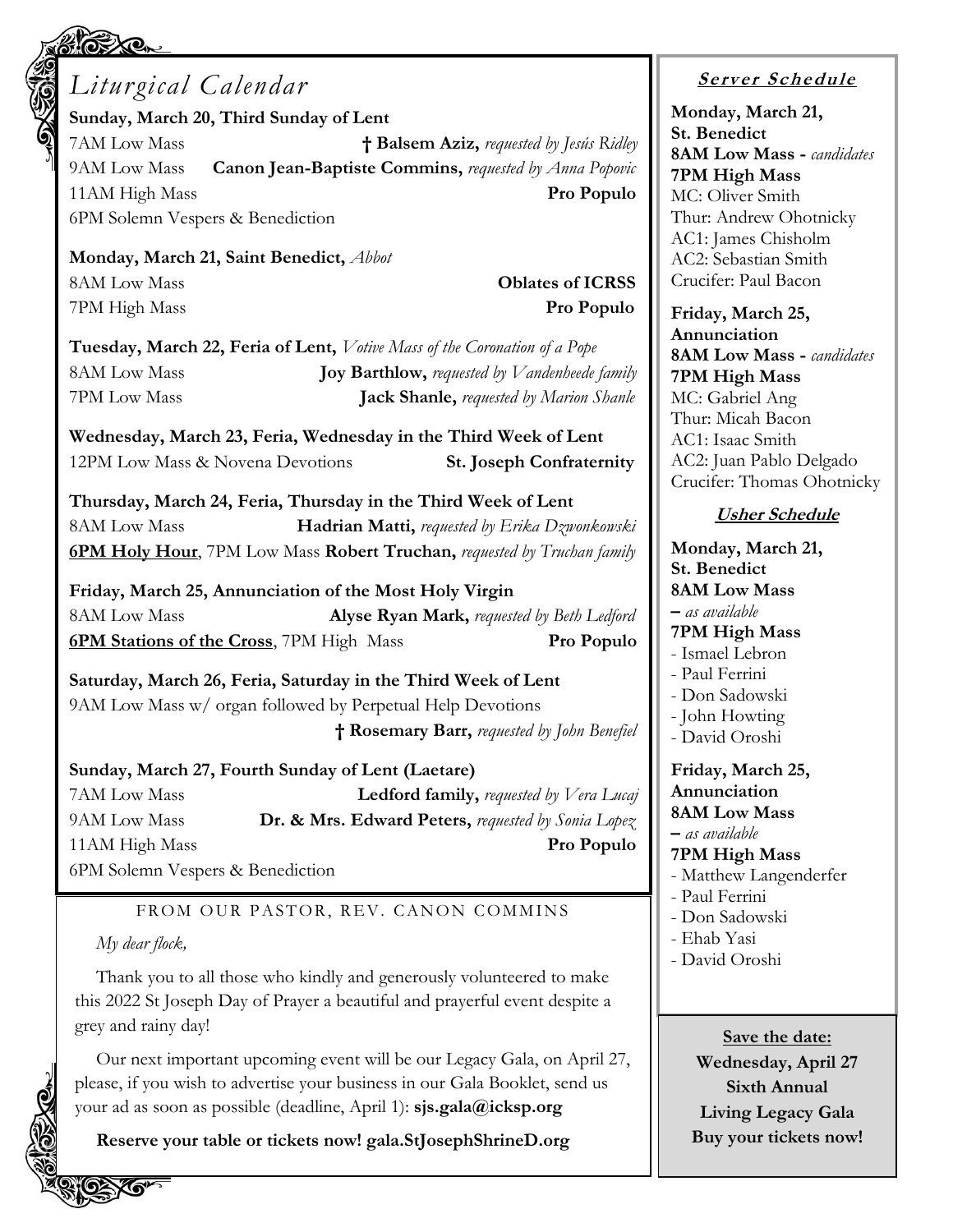**We invite you to our - 6TH ANNNUAL LIVING LEGACY GALA**

*Celebrate the Sacred | Heritage of Holiness*

Be part of the Historical Renewal of Saint Joseph Shrine

> **Wednesday, April 27** 5:00 P.M. to 9:00 P.M.

\* New Location \* *St. Mary's Cultural Center 18100 Merriman Road. Livonia, Michigan 48152*

After two online galas, we would like to invite you to join us in our celebration of this Iconic Detroit Legacy. Please consider supporting the restoration of the Shrine entrusted to our care by placing an advertisement for your business and/or by being acknowledged as a sponsor in our 2022 Gala Program. The program will be distributed at the event to all of our guests, and to all of our treasured benefactors, including you. The vibrant spiritual growth and daily life of St. Joseph Shrine plays an important role in the revitalization of the world famous Detroit Eastern Market and its neighborhood, and we invite you to be part of this Renewal!

More info and registration at:

# **gala.StJosephShrineD.org**



Spread the word!

**Parish Gift Shop** New books on sale in Social Hall after Sunday & Wednesday Masses.

**SAINT JOSEPH CONFRATERNITY ENROLLMENT** Enroll your loved ones in the *Saint Joseph Confraternity*  for one year of Masses said at 12 noon every Wednesday (52 Masses). All intentions given now will be said until March 19 next year. Enrollment forms are available online and in the vestibule.

### **Calendar of Events**

**TODAY! March 20,** Lesson in Liturgy in Social Hall after 11AM Mass.

**Monday, March 21, St. Benedict**, Patron of the Institute, Plenary Indulgence available. Low Mass at 8AM, High Mass at 7PM. Veneration of the relic of St. Benedict after all Masses.

**Wednesday, March 23,** Children's Catechism Class in Social Hall at 7PM.

**Friday, March 25, Feast of the Annunciation**, 8AM Low Mass, 6PM Stations of the Cross, 7PM High Mass.

**Sunday, March 27,** First Communion Class in Rectory basement classroom at 7PM.

**Wednesday, March 30,** *Fifth Wednesday*. No Catechism Class.

**First Saturday, April 2,** Day of Recollection 9AM Votive Mass of the Immaculate Heart (High Mass), followed by catered breakfast and conference, Rosary, and Benediction. Topic: **Saint John of Damascus on Our Lady.**

**Sunday, April 3,** Confirmation Class in Rectory basement classroom after 11AM Mass.

**Wednesday, April 6,** Children's Catechism Class in Social Hall at 7PM.

**Saturday, April 9,** Society of the Sacred Heart Conference in Social Hall with catered breakfast following 9AM Mass.

**SHRINE LENT DEVOTIONS Every Thursday**, Public Holy Hour at 6PM followed by Mass at 7PM. **Every Friday**, Stations of the Cross at 6PM followed by Mass at 7PM.